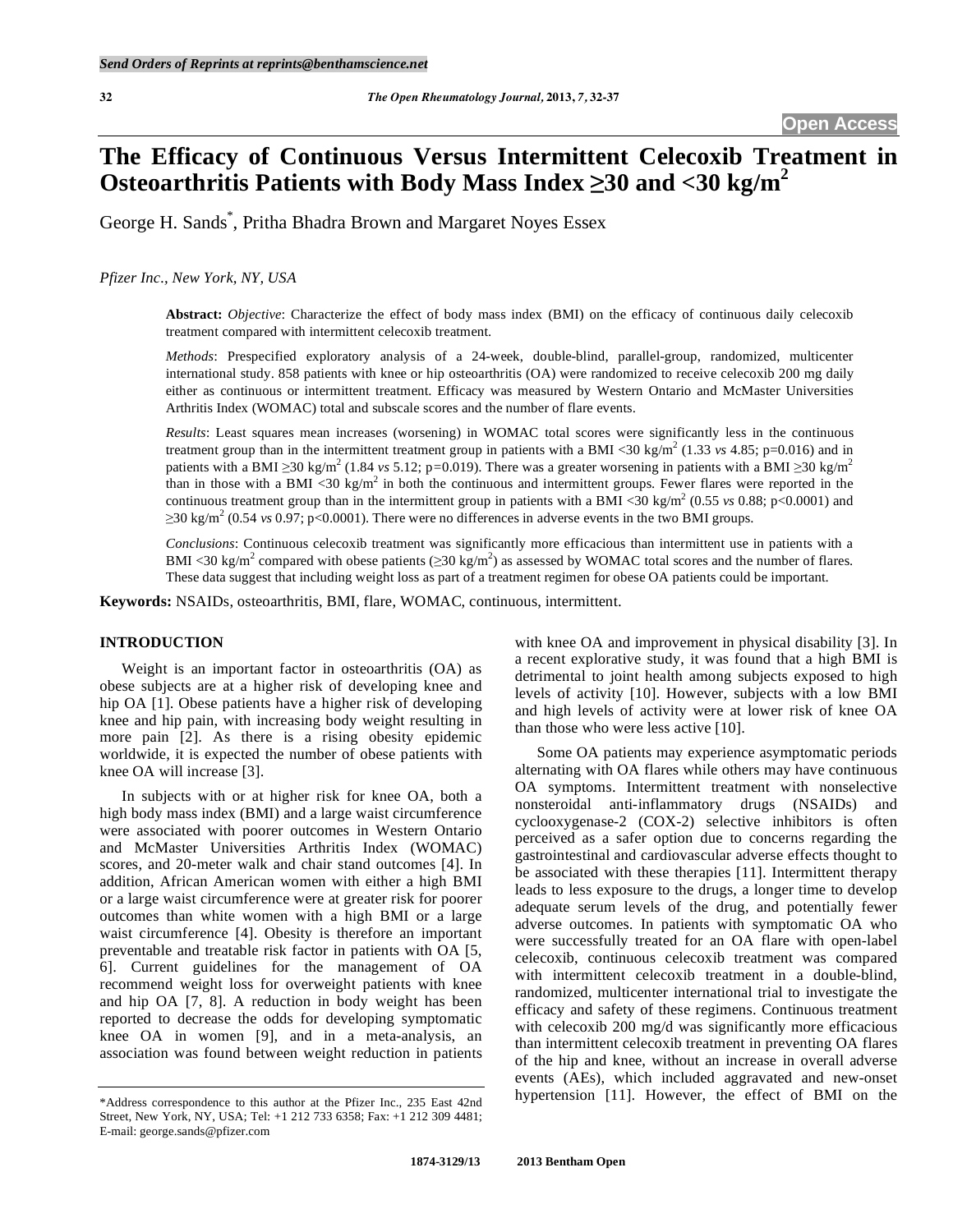efficacy of continuous versus intermittent NSAID treatment has not been previously investigated.

 An exploratory analysis was performed to characterize the effect of BMI on the efficacy of continuous daily celecoxib treatment compared with intermittent celecoxib treatment, as measured by WOMAC total and subscale scores and by the number of flares.

## **MATERIALS AND METHODS**

 A prespecified exploratory analysis of a double-blind, parallel-group, randomized, multicenter international study [11] was conducted to determine WOMAC total scores (including pain, stiffness, and physical function) and the number of OA flares, during the blinded postrandomization period, in patient groups according to BMI ( $\geq$ 30 kg/m<sup>2</sup> and  $\sim$  30 kg/m<sup>2</sup>). A detailed description of the study design has been previously published [11] and is briefly described below.

## **Study Design**

 A total of 858 patients, originating from 106 investigational centers across North and South America and Europe, aged 18-80 years with knee or hip OA, determined by American College of Rheumatology criteria, were randomized (1:1 ratio stratified by site) to receive celecoxib 200 mg qd either as continuous (daily) or intermittent (celecoxib 200 mg qd when needed to treat OA flare meeting predefined criteria).

The trial consisted of three periods. Period I (up to  $14\pm2$ ) days) included the screening (Visit 1) and washout period. During this period, patients with an OA flare within 14 days following discontinuation of NSAID treatment were identified and allowed to enter Period II. Period II (up to  $14\pm2$  days) included the flare visit (Visit 2) and the openlabel run-in treatment period with 200 mg celecoxib daily. During this period, only patients in whom treatment with celecoxib resulted in a successful treatment of an OA flare, without additional flares, were eligible to enter Period III. Period III (22 weeks) included randomization (Visit 3) followed by a double-blind treatment period during which the efficacy of continuous *vs* intermittent celecoxib treatment was investigated (Visit 3 or randomization visit).

 The occurrence and resolution of an OA flare were defined objectively based on patient scores on the Patient's Assessment of Arthritis Pain Numeric Rating Scale and the Patient's Global Assessment of Arthritis, and were confirmed based on the outcome of the Physician's Global Assessment of Arthritis administered by the investigator.

# **Efficacy Analysis**

 Efficacy assessments were conducted during the doubleblind treatment period (Period III). The efficacy assessment measurements included WOMAC index scores (total, pain, stiffness, and physical function), and the number of flare events experienced by patients per time of exposure (mean number of flares per month). Safety was monitored from Period II to the end of Period III. Only AEs occurring during the blinded treatment period (Period III) were reported.

## **Statistical Analysis**

 Analyses were performed on the intent-to-treat (ITT) population (patients who received  $\geq 1$  dose of study medication postrandomization) and flare-modified ITT (FmITT) population (all patients meeting criteria for the ITT population plus having flare durations of  $\leq 14+2$  days), using a two-sided type 1 error of 0.05. WOMAC scores were analyzed as change in WOMAC total, and pain, stiffness, and physical function subscores from randomization to final visit.

## **RESULTS**

### **Patient Characteristics**

 Baseline demographics and clinical characteristics were similar in both treatment groups. In the continuous treatment group, the mean age of patients with a BMI <30 kg/m<sup>2</sup> was 59.2 years, and the mean age of patients with a BMI  $\geq$ 30  $kg/m<sup>2</sup>$  was 57.8 years. In the intermittent treatment group, the mean ages were 58.9 years and 58.6 years, respectively (Table **1**). The duration of OA was 6.1 years and 6.5 years in

|  | Table 1. Patient Demographics and Characteristics at Randomization Visit |  |
|--|--------------------------------------------------------------------------|--|
|--|--------------------------------------------------------------------------|--|

|                                  |                                      | Continuous Use Celecoxib 200 mg qd         | Intermittent Use Celecoxib 200 mg qd |                                            |  |  |  |
|----------------------------------|--------------------------------------|--------------------------------------------|--------------------------------------|--------------------------------------------|--|--|--|
|                                  | $BMI < 30 \text{ kg/m}^2$<br>$n=209$ | BMI $\geq$ 30 kg/m <sup>2</sup><br>$n=222$ | $BMI < 30 \text{ kg/m}^2$<br>$n=205$ | BMI $\geq$ 30 kg/m <sup>2</sup><br>$n=222$ |  |  |  |
| Female, $n$ $(\%)$               | 145(69.4)                            | 172(77.5)                                  | 149 (72.7)                           | 154 (69.4)                                 |  |  |  |
| Age, years, mean (SD)            | 59.2 (10.2)                          | 57.8 (9.8)                                 | 58.9 (10.3)                          | 58.6(9.0)                                  |  |  |  |
| Race, white, $n$ $(\%)$          | 156 (74.6)                           | 182 (82.0)                                 | 151(73.7)                            | 182 (82.0)                                 |  |  |  |
| BMI, mean (SD)                   | 25.8(2.6)                            | 34.9(4.6)                                  | 25.7(2.6)                            | 35.0(4.4)                                  |  |  |  |
| Duration of OA, years, mean (SD) | 6.1(6.3)                             | 6.5(6.5)                                   | 6.6(6.8)                             | 7.0(6.8)                                   |  |  |  |
| Total WOMAC score, mean (SD)     | 24.3(14.0)                           | 26.2(14.1)                                 | 26.0(14.8)                           | 26.5(13.3)                                 |  |  |  |
| WOMAC Subscale Scores, Mean (SD) |                                      |                                            |                                      |                                            |  |  |  |
| Pain                             | 4.8(3.0)                             | 5.0(2.9)                                   | 5.2(3.1)                             | 5.0(2.9)                                   |  |  |  |
| <b>Stiffness</b>                 | 2.2(1.4)                             | 2.4(1.4)                                   | 2.3(1.4)                             | 2.5(1.2)                                   |  |  |  |
| Physical function                | 17.3(10.3)                           | 18.8(10.5)                                 | 18.4 (10.9)                          | 19.1(9.9)                                  |  |  |  |

BMI, body mass index; OA, osteoarthritis; qd, daily; SD, standard deviation; WOMAC, Western Ontario and McMaster Universities Arthritis Index.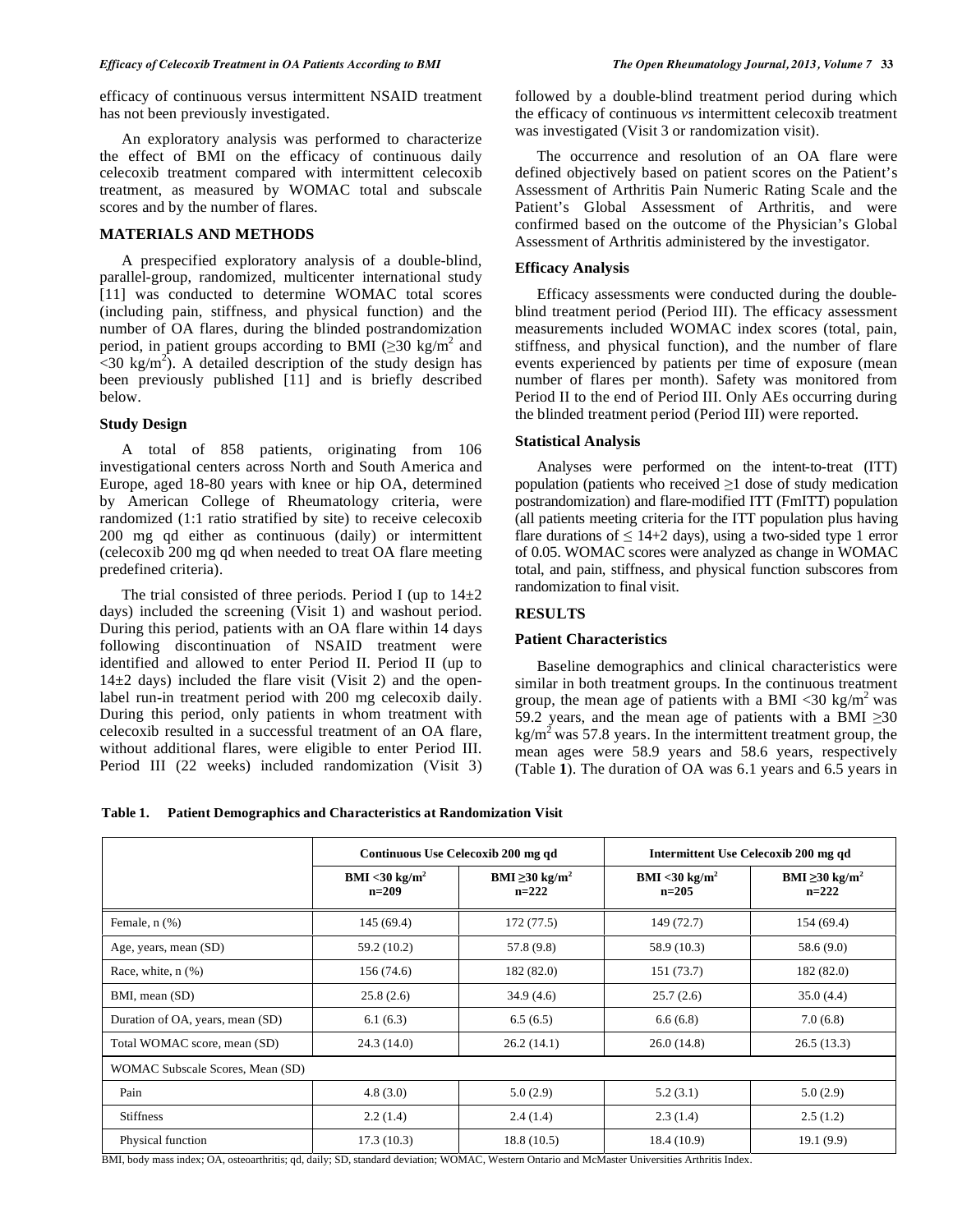patients with a BMI <30 kg/m<sup>2</sup> and a BMI  $\geq$ 30 kg/m<sup>2</sup>, respectively, in the continuous treatment group. In the intermittent group, the duration of OA was 6.6 years and 7.0 years in patients with a BMI <30 kg/m<sup>2</sup> and a BMI  $\geq$ 30 kg/m<sup>2</sup> , respectively (Table **1**).

At baseline, BMI was  $\langle 30 \text{ kg/m}^2 \rangle$  in 48.5% (209/431) of patients in the continuous treatment group and 48.0% (205/427) of patients in the intermittent group. BMI was  $\geq$ 30  $\text{kg/m}^2$  in 51.5% (222/431) of patients in the continuous treatment group and 52.0% (222/427) in the intermittent treatment group.

#### **WOMAC Index Scores**

 WOMAC total and subscores were comparable at randomization in both BMI groups in the ITT population (both p>0.05, Table **1**). Following the 22 weeks of blinded treatment, the least squares mean increases (worsening) were significantly less in the continuous treatment group than in the intermittent treatment group in patients with a BMI <30  $\text{kg/m}^2$  (1.33 *vs* 4.85, respectively;  $p=0.016$ ) and in patients with a BMI  $\geq$ 30 kg/m<sup>2</sup> (1.84 *vs* 5.12, respectively; p=0.019) (Table 2). A greater worsening in patients with a BMI  $\geq 30$  $\text{kg/m}^2$  was observed in both the continuous and intermittent treatment groups than patients with a BMI <30 kg/m<sup>2</sup>.

 Increases in pain, stiffness, and physical function WOMAC subscale scores were significantly less in the continuous than intermittent treatment group in patients with a BMI <30 kg/m<sup>2</sup> and a BMI  $\geq$ 30 kg/m<sup>2</sup> (p<0.05), with the exception of the WOMAC stiffness subscale in patients with a BMI  $\geq$ 30 kg/m<sup>2</sup>. The WOMAC stiffness subscale score was not significantly different between continuous and intermittent use in patients with a BMI  $\geq$ 30 kg/m<sup>2</sup> (p=0.075).

 In the FmITT population, increases in total, pain and physical function WOMAC subscale scores from baseline to final visit were significantly less in the continuous than intermittent treatment group in patients with a BMI  $\geq 30$ kg/m<sup>2</sup> (p<0.05), except for the WOMAC stiffness subscale (p=0.162). WOMAC total and subscale scores were not significantly different between continuous and intermittent use in patients with a BMI <30 kg/m<sup>2</sup> (p>0.05).

#### **Number of Flares**

In the subset of patients with a BMI <30 kg/m<sup>2</sup>, the continuous treatment group experienced fewer flares per month than the intermittent treatment group (0.55 *vs* 0.88, respectively; p<0.0001; ITT population); the same was true in the patients with a BMI  $\geq$ 30 kg/m<sup>2</sup> (0.54 *vs* 0.97, respectively; p<0.0001; ITT population) (Table **3**). Fewer flares per month were also reported in the continuous than intermittent treatment group in the FmITT population in patients with a BMI <30 kg/m<sup>2</sup> (FmITT: 0.51 *vs* 0.91; p=0.0008) and in patients with a BMI  $\geq$ 30 kg/m<sup>2</sup> (FmITT: 0.47 *vs* 0.98; p<0.0001).

| Table 2. Least Squares Mean Changes (LSM) from Randomization Visit to Final Visit in WOMAC Pain, Stiffness, Physical |  |  |
|----------------------------------------------------------------------------------------------------------------------|--|--|
| <b>Function, and Total Scores for the Double-Blind Treatment Period</b>                                              |  |  |

|                                            | $BMI < 30$ kg/m <sup>2</sup>                                        |                                                                       |         | BMI $\geq 30 \text{ kg/m}^2$                                        |                                                                       |         |  |
|--------------------------------------------|---------------------------------------------------------------------|-----------------------------------------------------------------------|---------|---------------------------------------------------------------------|-----------------------------------------------------------------------|---------|--|
|                                            | <b>Continuous Use</b><br><b>Celecoxib</b><br>$200$ mg qd<br>$n=209$ | <b>Intermittent Use</b><br><b>Celecoxib</b><br>$200$ mg qd<br>$n=205$ | p Value | <b>Continuous Use</b><br><b>Celecoxib</b><br>$200$ mg qd<br>$n=222$ | <b>Intermittent Use</b><br><b>Celecoxib</b><br>$200$ mg qd<br>$n=222$ | p Value |  |
| <b>ITT</b> Population                      |                                                                     |                                                                       |         |                                                                     |                                                                       |         |  |
| Total WOMAC score, LSM (SE)                | 1.33(1.03)                                                          | 4.85(1.03)                                                            | 0.016   | 1.84(0.98)                                                          | 5.12(0.99)                                                            | 0.019   |  |
| 95% CI                                     | $(-0.69 \text{ to } 3.35)$                                          | $(2.83 \text{ to } 6.87)$                                             |         | $(-0.08 \text{ to } 3.77)$                                          | $(3.18 \text{ to } 7.06)$                                             |         |  |
| WOMAC pain subscale, LSM (SE)              | 0.32(0.23)                                                          | 1.05(0.23)                                                            | 0.024   | 0.40(0.21)                                                          | 1.31(0.21)                                                            | 0.002   |  |
| 95% CI                                     | $(-0.13 \text{ to } 0.77)$                                          | $(0.60 \text{ to } 1.50)$                                             |         | $(-0.01 \text{ to } 0.81)$                                          | $(0.90 \text{ to } 1.73)$                                             |         |  |
| WOMAC stiffness subscale, LSM (SE)         | 0.10(0.10)                                                          | 0.42(0.10)                                                            | 0.019   | 0.13(0.10)                                                          | 0.38(0.10)                                                            | 0.075   |  |
| 95% CI                                     | $(-0.10 \text{ to } 0.29)$                                          | $(0.23 \text{ to } 0.62)$                                             |         | $(-0.06 \text{ to } 0.32)$                                          | $(0.19 \text{ to } 0.57)$                                             |         |  |
| WOMAC physical function subscale, LSM (SE) | 0.89(0.74)                                                          | 3.40(0.74)                                                            | 0.017   | 1.36(0.71)                                                          | 3.45(0.71)                                                            | 0.038   |  |
| 95% CI                                     | $(-0.57 \text{ to } 2.34)$                                          | $(1.95 \text{ to } 4.86)$                                             |         | $(-0.04 \text{ to } 2.75)$                                          | $(2.05 \text{ to } 4.85)$                                             |         |  |
| <b>FmITT</b>                               |                                                                     |                                                                       |         |                                                                     |                                                                       |         |  |
| Total WOMAC score, LSM (SE)                | $-0.15(1.18)$                                                       | 2.40(1.28)                                                            | 0.145   | $-0.13(1.15)$                                                       | 3.89(1.17)                                                            | 0.015   |  |
| 95% CI                                     | $(-2.47 \text{ to } 2.17)$                                          | $(-0.12 \text{ to } 4.91)$                                            |         | $(-2.38 \text{ to } 2.13)$                                          | $(1.59 \text{ to } 6.18)$                                             |         |  |
| WOMAC pain subscale, LSM (SE)              | 0.07(0.26)                                                          | 0.48(0.29)                                                            | 0.292   | $-0.00(0.24)$                                                       | 1.12(0.25)                                                            | 0.001   |  |
| 95% CI                                     | $(-0.45 \text{ to } 0.58)$                                          | $(-0.09 \text{ to } 1.04)$                                            |         | $(-0.48 \text{ to } 0.48)$                                          | $(0.63 \text{ to } 1.61)$                                             |         |  |
| WOMAC stiffness subscale, LSM (SE)         | 0.01(0.11)                                                          | 0.24(0.12)                                                            | 0.164   | $-0.00(0.11)$                                                       | 0.23(0.12)                                                            | 0.162   |  |
| 95% CI                                     | $(-0.20 \text{ to } 0.23)$                                          | $(0.00 \text{ to } 0.47)$                                             |         | $(-0.22 \text{ to } 0.23)$                                          | $(0.01 \text{ to } 0.46)$                                             |         |  |
| WOMAC physical function subscale, LSM (SE) | $-0.25(0.85)$                                                       | 1.71(0.92)                                                            | 0.117   | $-0.09(0.83)$                                                       | 2.55(0.84)                                                            | 0.026   |  |
| 95% CI                                     | $(-1.92 \text{ to } 1.41)$                                          | $(-0.10 \text{ to } 3.52)$                                            |         | $(-1.71 \text{ to } 1.54)$                                          | $(0.90 \text{ to } 4.21)$                                             |         |  |

BMI, body mass index; CI, confidence interval; ITT, intent-to-treat; FmITT: flare-modified ITT; qd, daily; SE, standard error; WOMAC, Western Ontario and McMaster Universities Arthritis Index.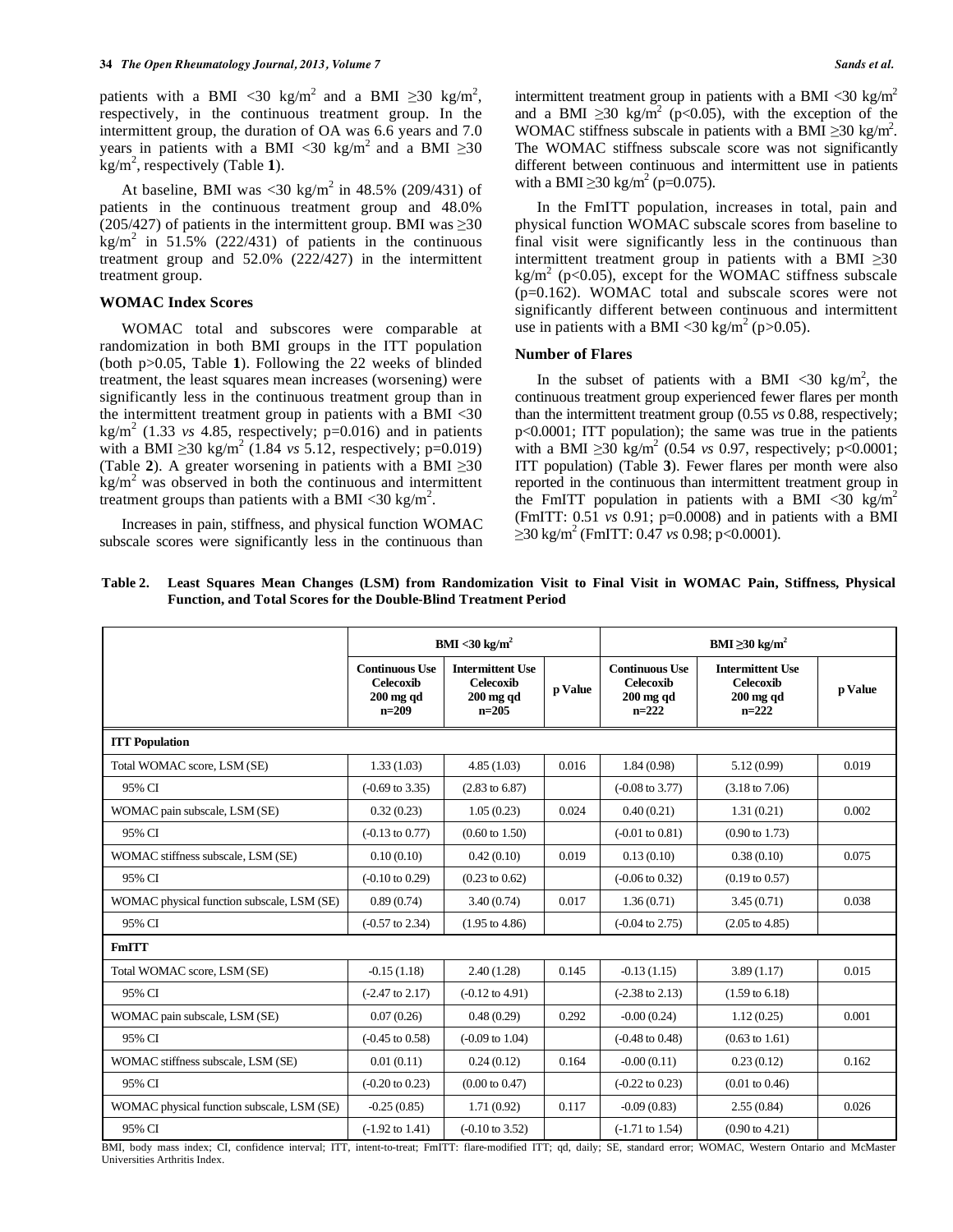|                                          | $BMI < 30 \text{ kg/m}^2$                         |                                                     |          | BMI $\geq$ 30 kg/m <sup>2</sup>                   |                                                |          |  |
|------------------------------------------|---------------------------------------------------|-----------------------------------------------------|----------|---------------------------------------------------|------------------------------------------------|----------|--|
|                                          | <b>Continuous Use</b><br>Celecoxib<br>$200$ mg qd | <b>Intermittent Use</b><br>Celecoxib<br>$200$ mg qd | p Value  | <b>Continuous Use</b><br>Celecoxib<br>$200$ mg qd | <b>Intermittent Use</b><br>Celecoxib 200 mg qd | p Value  |  |
| <b>ITT</b> population, n                 | 209                                               | 205                                                 |          | 222                                               | 222                                            |          |  |
| No. of flare events per month, mean (SD) | 0.55(0.78)                                        | 0.88(0.86)                                          | < 0.0001 | 0.54(0.69)                                        | 0.97(1.13)                                     | < 0.0001 |  |
| Median                                   | 0.38                                              | 0.63                                                |          | 0.36                                              | 0.71                                           |          |  |
| Range                                    | $0.00 - 7.50$                                     | $0.00 - 4.29$                                       |          | $0.00 - 4.29$                                     | $0.00 - 9.40$                                  |          |  |
| FmITT population, n                      | 146                                               | 121                                                 |          | 153                                               | 151                                            |          |  |
| No. of flare events per month, mean (SD) | 0.51(0.88)                                        | 0.91(1.01)                                          | 0.0008   | 0.47(0.74)                                        | 0.98(1.32)                                     | < 0.0001 |  |
| Median                                   | 0.20                                              | 0.57                                                |          | 0.19                                              | 0.55                                           |          |  |
| Range                                    | $0.00 - 7.50$                                     | $0.00 - 4.29$                                       |          | $0.00 - 4.29$                                     | $0.00 - 9.40$                                  |          |  |

Table 3. Number of Flare Events Per Time of Exposure to Study Medication<sup>a</sup>

<sup>a</sup>Time of exposure is the time in months from the first dose of double-blind study medication at the beginning of Period III to the last dose of study medication. Patients may have more than one flare.

ITT, intent-to-treat; FmITT: flare-modified ITT.

#### **Safety Results**

 Sixteen patients experienced serious AEs; six were in the continuous treatment group (four in the BMI <30 kg/m<sup>2</sup> and two in the BMI  $\geq$ 30 kg/m<sup>2</sup>) and ten were in the intermittent treatment group (four in the BMI <30 kg/m<sup>2</sup> and six in the BMI  $\geq$ 30 kg/m<sup>2</sup>). Serious AEs in the continuous treatment group included nephrolithiasis, metastases to central nervous system, melena, rectal hemorrhage, and coronary artery disease in patients with a BMI  $\langle 30 \text{ kg/m}^2 \rangle$  and chest pain, atrial fibrillation, acute respiratory failure, and pulmonary edema in patients with a BMI  $\geq$ 30 kg/m<sup>2</sup>. Serious AEs in the intermittent treatment group included skin laceration, OA, gastritis, chest pain, and abdominal pain in patients with a  $\overline{BMI}$  <30 kg/m<sup>2</sup> and knee arthroplasty, squamous cell carcinoma, non-cardiac chest pain, pancreatitis, OA, bipolar I disorder, hypertension crisis, and transient ischemic attack in patients with a BMI  $\geq$ 30 kg/m<sup>2</sup>.

In the BMI  $\langle 30 \text{ kg/m}^2 \text{ group}$ , discontinuations due to AEs occurred in 5.3% and 4.4% of subjects receiving celecoxib continuous treatment and celecoxib intermittent treatment, respectively. In the BMI  $\geq 30$  kg/m<sup>2</sup> group, discontinuations due to AEs occurred in 5.0% and 6.8% of subjects, respectively. No deaths were reported. Numerically fewer AEs were reported in the celecoxib continuous treatment group than the celecoxib intermittent treatment group in patients with a BMI <30 kg/m<sup>2</sup> (54.5% *vs* 59.0%) while the frequency of AEs was similar in the BMI  $\geq 30$  $\text{kg/m}^2$  celecoxib continuous and intermittent treatment groups (59.0% *vs* 58.6%). Headache was the most frequently reported AE in all groups (Table **4**).

## **DISCUSSION**

 In this study of patients with OA, lower WOMAC least squares mean change scores (less worsening) were observed in the continuous celecoxib treatment group than in the intermittent celecoxib treatment group for patients with a BMI <30 kg/m<sup>2</sup> and for those with a BMI  $\geq$ 30 kg/m<sup>2</sup>. Patients with a BMI <30 kg/m<sup>2</sup> and those with a BMI  $\geq$ 30  $kg/m<sup>2</sup>$  who were in the continuous celecoxib treatment

reported fewer flares than patients receiving intermittent treatment. There was more symptomatic worsening, as defined by WOMAC total scores (greater least squares mean change scores), in patients with a BMI  $\geq$ 30 kg/m<sup>2</sup> than in those with a BMI <30 kg/m<sup>2</sup> for both the continuous and intermittent celecoxib treatment groups.

 The results of this exploratory analysis are consistent with published findings. An association between obesity  $(BMI \ge 30 \text{ kg/m}^2)$  and arthritis was reported in previous cross-sectional studies [12, 13], cohort studies [14-16], and case-control studies [17-19]. The odds ratio, or relative risk of arthritis, in these studies was 1.6-6.8 among subjects who were obese. Lower WOMAC scores and fewer flares were reported in nonobese patients (BMI <30 kg/m<sup>2</sup>) in this study.

 While fewer patients experienced severe AEs in the continuous treatment group compared with the intermittent treatment group, the number of serious AEs reported did not differ by BMI status in this analysis. This finding contrasts with those from an analysis from the Celecoxib *vs* Omeprazole and Diclofenac for At-Risk Osteoarthritis and Rheumatoid Arthritis Patients (CONDOR) trial where BMI was shown to be one of the risk factors associated with clinically significant blood loss  $(\geq 2 \text{ g/dL})$  decrease in hemoglobin and/or a  $\geq 10\%$  decrease in hematocrit) in patients treated with celecoxib and diclofenac slow release plus omeprazole [20]. This was the first time BMI was reported as a predictive factor for clinically significant blood loss in patients with arthritis and NSAID users [20].

 The current guidelines for the management of OA recommend weight loss in overweight patients with knee and hip OA [7, 8]. A reduction in body weight has been reported to decrease the odds for developing symptomatic knee OA in women [3, 9] and to help alleviate OA symptoms [3, 21]. Continuous reinforcement of a weight loss program over 1 year has been shown to be successful in reducing pain in obese patients with knee OA, although not necessarily improving function [22]. Although physicians often fail to advise obese adults with arthritis to lose weight, adults who report receiving such advice were more likely to report weight-loss efforts [23, 24]. This analysis suggests that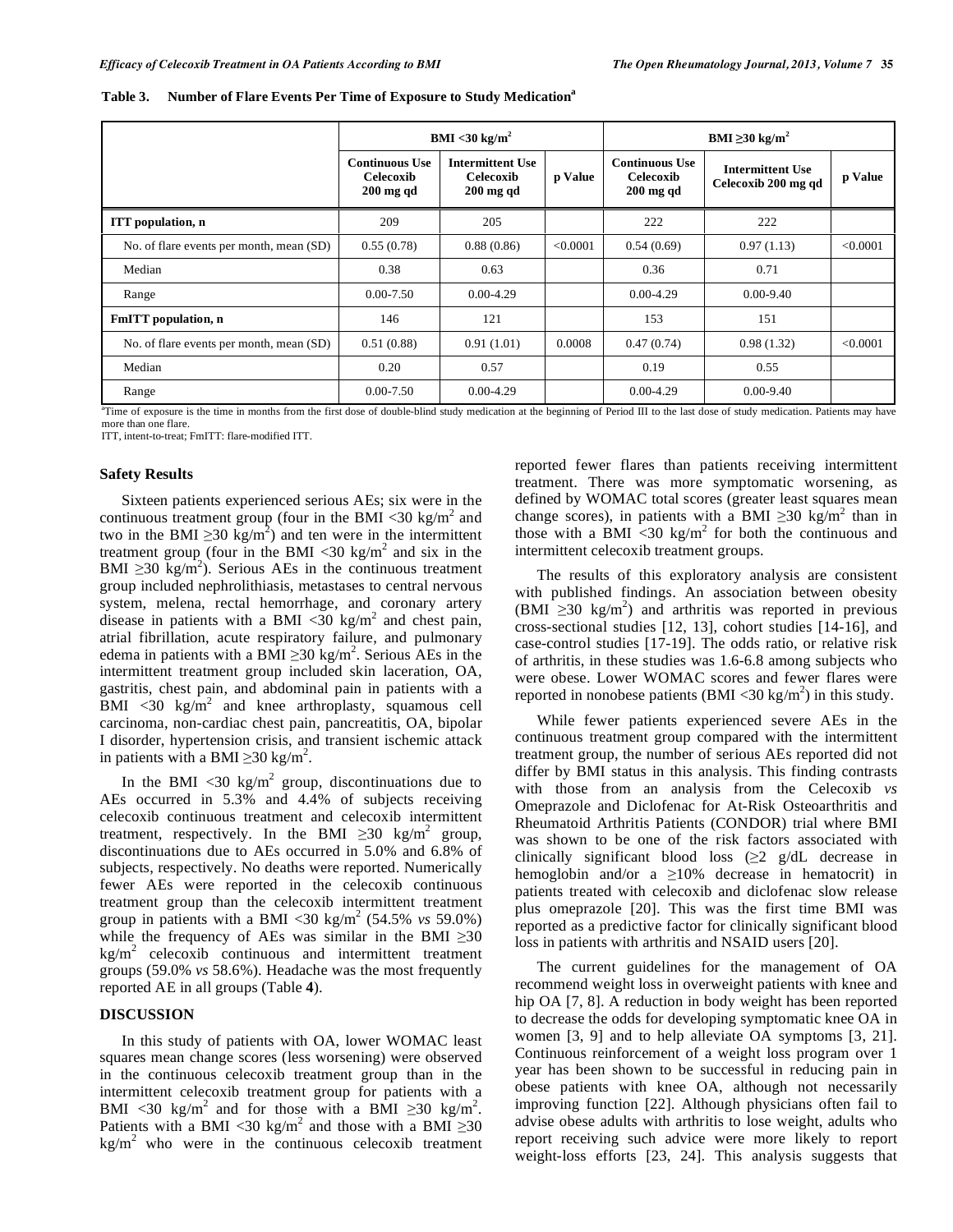#### **Table 4. Summary of Treatment-Emergent Adverse Events (AE), Safety Population**

|                                                             | BMI <30 kg/m <sup>2</sup>                                               |                                                                           | BMI $\geq$ 30 kg/m <sup>2</sup>                                                |                                                                             |  |
|-------------------------------------------------------------|-------------------------------------------------------------------------|---------------------------------------------------------------------------|--------------------------------------------------------------------------------|-----------------------------------------------------------------------------|--|
|                                                             | <b>Continuous Use</b><br>Celecoxib<br>$200$ mg qd<br>$n=209$<br>$n$ (%) | <b>Intermittent Use</b><br>Celecoxib<br>$200$ mg qd<br>$n=205$<br>$n$ (%) | <b>Continuous Use</b><br><b>Celecoxib</b><br>$200$ mg qd<br>$n=222$<br>$n$ (%) | <b>Intermittent Use</b><br>Celecoxib<br>$200$ mg qd<br>$n = 222$<br>$n$ (%) |  |
| Total no. patients with AE                                  | 114(54.5)                                                               | 121(59.0)                                                                 | 131 (59.0)                                                                     | 130(58.6)                                                                   |  |
| AE ≥2% Patients in Either Treatment Group by Preferred Term |                                                                         |                                                                           |                                                                                |                                                                             |  |
| Headache                                                    | 33 (15.8)                                                               | 32(15.6)                                                                  | 32(14.4)                                                                       | 36(16.2)                                                                    |  |
| Back pain                                                   | 10(4.8)                                                                 | 20(9.8)                                                                   | 10(4.5)                                                                        | 11(5.0)                                                                     |  |
| Arthralgia                                                  | 9(4.3)                                                                  | 14(6.8)                                                                   | 8(3.6)                                                                         | 11(5.0)                                                                     |  |
| Nasopharyngitis                                             | 7(3.3)                                                                  | 8(3.9)                                                                    | 12(5.4)                                                                        | 12(5.4)                                                                     |  |
| Diarrhea                                                    | 1(0.5)                                                                  | 11(5.4)                                                                   | 6(2.7)                                                                         | 6(2.7)                                                                      |  |
| Pain in extremity                                           | 9(4.3)                                                                  | 10(4.9)                                                                   | 9(4.1)                                                                         | 11(5.0)                                                                     |  |
| Dyspepsia                                                   | 6(2.9)                                                                  | 3(1.5)                                                                    | 11(5.0)                                                                        | 3(1.4)                                                                      |  |
| Upper respiratory tract infection                           | 7(3.3)                                                                  | 9(4.4)                                                                    | 7(3.2)                                                                         | 10(4.5)                                                                     |  |
| Hypertension                                                | 2(1.0)                                                                  | 9(4.4)                                                                    | 7(3.2)                                                                         | 4(1.8)                                                                      |  |
| Upper abdominal pain                                        | 3(1.4)                                                                  | 9(4.4)                                                                    | 4(1.8)                                                                         | 1(0.5)                                                                      |  |
| <b>Sinusitis</b>                                            | 5(2.4)                                                                  | 1(0.5)                                                                    | 6(2.7)                                                                         | 9(4.1)                                                                      |  |
| Musculoskeletal pain                                        | 4(1.9)                                                                  | 3(1.5)                                                                    | 3(1.4)                                                                         | 9(4.1)                                                                      |  |
| Insomnia                                                    | 3(1.4)                                                                  | 6(2.9)                                                                    | 8(3.6)                                                                         | 2(0.9)                                                                      |  |
| Edema peripheral                                            | 3(1.4)                                                                  | 5(2.4)                                                                    | 1(0.5)                                                                         | 7(3.2)                                                                      |  |
| <b>Bronchitis</b>                                           | 2(1.0)                                                                  | 2(1.0)                                                                    | 1(0.5)                                                                         | 7(3.2)                                                                      |  |
| Muscle spasms                                               | 7(3.3)                                                                  | 1(0.5)                                                                    | 3(1.4)                                                                         | 4(1.8)                                                                      |  |
| <b>Dizziness</b>                                            | 6(2.9)                                                                  | 6(2.9)                                                                    | 2(0.9)                                                                         | 2(0.9)                                                                      |  |
| Nausea                                                      | 2(1.0)                                                                  | 6(2.9)                                                                    | 3(1.4)                                                                         | 3(1.4)                                                                      |  |
| Abdominal pain                                              | 4(1.9)                                                                  | 2(1.0)                                                                    | 6(2.7)                                                                         | 2(0.9)                                                                      |  |
| Contusion                                                   | 1(0.5)                                                                  | 1(0.5)                                                                    | 2(0.9)                                                                         | 6(2.7)                                                                      |  |
| Myalgia                                                     | 4(1.9)                                                                  | 4(2.0)                                                                    | 6(2.7)                                                                         | 5(2.3)                                                                      |  |
| Toothache                                                   | 1(0.5)                                                                  | 4(2.0)                                                                    | 2(0.9)                                                                         | 2(0.9)                                                                      |  |
| Fatigue                                                     | 0(0)                                                                    | 6(2.9)                                                                    | 6(2.7)                                                                         | 3(1.4)                                                                      |  |
| Pain                                                        | 4(1.9)                                                                  | 6(2.9)                                                                    | 2(0.9)                                                                         | 3(1.4)                                                                      |  |
| Influenza                                                   | 5(2.4)                                                                  | 4(2.0)                                                                    | 5(2.3)                                                                         | 5(2.3)                                                                      |  |
| Vomiting                                                    | 1(0.5)                                                                  | 4(2.0)                                                                    | 4(1.8)                                                                         | 2(0.9)                                                                      |  |
| Viral infection                                             | 0(0)                                                                    | 4(2.0)                                                                    | 3(1.4)                                                                         | 0(0)                                                                        |  |
| Rash                                                        | 0(0)                                                                    | 4(2.0)                                                                    | 1(0.5)                                                                         | 3(1.4)                                                                      |  |

weight reduction in patients with OA might lead to decreased numbers of OA flares and significantly less worsening in patient functioning, as described by the WOMAC total score and subscales for pain, functioning, and stiffness. Improved awareness of the relationship between OA and weight might help motivate patients to lose weight.

# **CONCLUSIONS**

 Daily celecoxib treatment was significantly more efficacious than intermittent use, and more so in patients with a BMI <30 kg/m<sup>2</sup> compared with obese patients (BMI  $\geq$ 30 kg/m<sup>2</sup>) as assessed by WOMAC total scores and the number of flares per month. These data support the importance of including weight loss as part of the treatment

regimen for obese and perhaps overweight patients with OA and suggest weight loss could help reduce the burden of illness experienced by these OA patients.

# **AUTHOR'S CONTRIBUTIONS**

 G.H. Sands – conduct of study, analysis and interpretation of data, critical revision/drafting of the manuscript, final approval to submit.

 P. Bhadra Brown – statistical analysis and interpretation, critical revision/drafting of the manuscript, final approval to submit.

 M. Noyes Essex – analysis and interpretation of data, critical revision/drafting of the manuscript, final approval to submit.